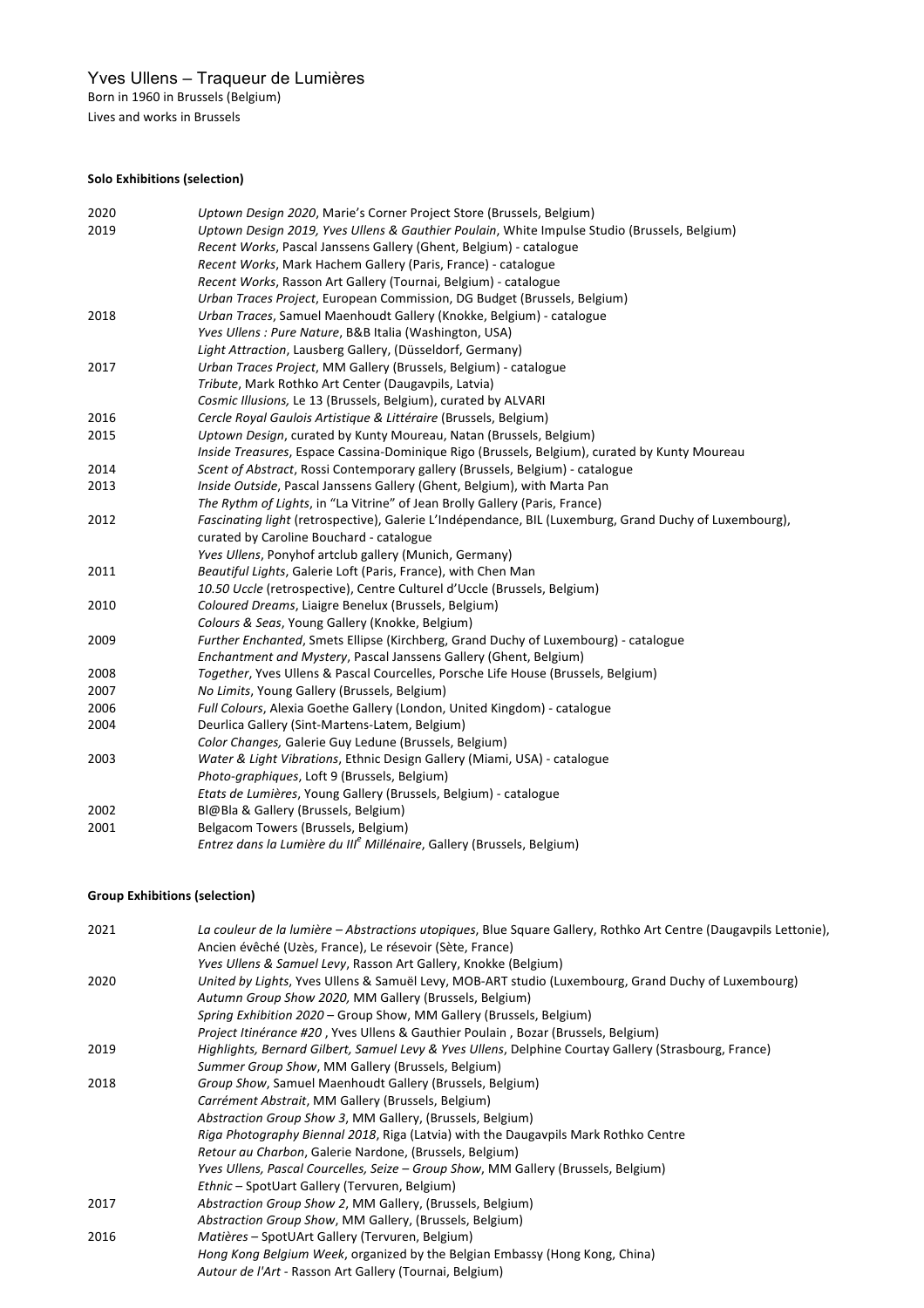| 2015         | 294, Avenue Louise 294 (Brussels, Belgium), curated by Alex Alvari                      |
|--------------|-----------------------------------------------------------------------------------------|
|              | Color Your Life, Quincaillerie van AA (Brussels, Belgium) curated by SpotUArt           |
| 2014         | Up Site (Brussels, Belgium) curated by SpotUArt                                         |
| 2013         | Mythig 27, Espace Cardin (Paris, France) catalogue                                      |
| 2010         | Pascal Janssens Gallery (Ghent, Belgium)                                                |
|              | Architects-artists encounters, Galerie Horta (Brussels, Belgium)                        |
|              | En corps et encore, Suty Gallery (Coye-la-Forêt, France)                                |
|              | Ché Guevara, Espace Art 22 (Brussels, Belgium)                                          |
| 2009         | Ché, Galerie Suty (Rennes) et Triptyque (Angers, France) - catalogue                    |
|              | Ché: du héros au culte de la marque, Galerie Suty (Coye-la-Forêt, France) – catalogue   |
| 2008         | Quel avenir pour le futur, Le Foyer (Leudelange, Grand Duchy of Luxembourg) – catalogue |
| 2006         | Story, Alexia Goethe Gallery (London, United Kingdom)                                   |
|              | Color Summer, Young Gallery (Brussels, Belgium)                                         |
|              | Festival International de la Photo de mer (Vannes, France)                              |
| 2005         | Light Expressions, ARTEspace Gallery (Brussels, Belgium)                                |
| 2001         | Vivendi Gallery (Paris, France)                                                         |
|              | Bortier Gallery (Brussels, Belgium)                                                     |
| 2013 to 2015 | L'Accueil. Châtelain 18 (Brussels. Belgium)                                             |

|              | $\sim$ , $\sim$ , $\sim$ , $\sim$ , $\sim$ , $\sim$ , $\sim$ , $\sim$ , $\sim$ , $\sim$ , $\sim$ , $\sim$ , $\sim$ , $\sim$ , $\sim$ , $\sim$ , $\sim$ , $\sim$ , $\sim$ , $\sim$ , $\sim$ , $\sim$ , $\sim$ , $\sim$ , $\sim$ , $\sim$ , $\sim$ , $\sim$ , $\sim$ , $\sim$ , $\sim$ , $\sim$ , $\sim$ , $\sim$ , $\sim$ , $\sim$ , $\sim$ , |
|--------------|----------------------------------------------------------------------------------------------------------------------------------------------------------------------------------------------------------------------------------------------------------------------------------------------------------------------------------------------|
| 2009 to 2012 | L'Accueil, Pierre Bergé auction house (Brussels, Belgium)                                                                                                                                                                                                                                                                                    |
| 2003 to 2008 | L'Accueil, Xavier Hufkens Gallery (Brussels, Belgium)                                                                                                                                                                                                                                                                                        |

#### **Art Fairs (selection)**

| 2021 | Brussels Art Square, Brussels (Belgium), Artimo Fine Arts                 |
|------|---------------------------------------------------------------------------|
| 2020 | Art 4 All 2020, Cube Art Fair, Miami (USA)                                |
|      | Investec Cape Town Art Fair 2020 (South Africa), Samuel Maenhoudt Gallery |
| 2019 | Luxembourg Art Week (Grand Duchy of Luxembourg), Delphine Courtay Gallery |
|      | Art Paris, Paris (France), Mark Hachem Gallery                            |
|      | Zonamaco, Mexico City (Mexico), Mark Hachem Gallery                       |
| 2017 | Art élysées, Paris (France), Mark Hachem Gallery                          |
|      | Cube Art Fair, Brussels (Belgium), Mark Hachem Gallery                    |
|      | Palm Beach Modern + Contemporary, Los Angeles (USA), Mark Hachem Gallery  |
|      | Palm Beach Jewelry, Los Angeles (USA), Mark Hachem Gallery                |
|      | Scope New York, New York (USA), Mark Hachem Gallery                       |
| 2016 | Art Miami, Miami (USA), Mark Hachem Gallery                               |
|      | Photo Shanghaï, Shanghaï (China), Samuel Maenhoudt Gallery                |
| 2014 | Art Paris, Paris, (France), Pascal Janssens Gallery                       |
|      | Art 14, London, (United Kingdom), Pascal Janssens Gallery                 |
| 2013 | Art Paris, Paris (France), Pascal Janssens Gallery                        |
| 2009 | Lineart, Ghent (Belgium), Pascal Janssens Gallery                         |
| 2007 | Liste Köln, Köln (Germany), Young Gallery                                 |
| 2006 | Art London, London (United Kingdom), Alexia Goethe Gallery                |
| 2004 | Geneva Palexpo, Geneva (Switzerland), special guest                       |

## **Awards**

| 2011 | Winner of the BKCP Bank competition leading to the realisation of <i>Metamorphosis</i> , monumental photographic |
|------|------------------------------------------------------------------------------------------------------------------|
|      | installation, BKCP Headquarters (Brussels, Belgium).                                                             |
| 2008 | Hasselblad Masters, semi-finalist.                                                                               |

### **Major orders and events**

| 2015 | Triple Harmony, multimedia installation for the board of directors room in RTL Group (Brussels, Belgium).    |
|------|--------------------------------------------------------------------------------------------------------------|
| 2014 | W.Z.C. Mariahuis (Gavere, Belgium), first association of photographs and Comic Strip technics.               |
| 2013 | Crescend'O, monumental photo-sculpture installation in ChromaLuxe, Beobank Headquarters (Brussels, Belgium). |
| 2011 | <i>Metamorphosis, monumental photo-installation, BKCP Headquarters (Brussels, Belgium)</i>                   |

## **Collections**

| Belgium | Auday, Beobank, BKCP, Brederode, Degand, Formar (Garmin), Immocobel, McKinsey & Company, Pernod-Ricard              |
|---------|---------------------------------------------------------------------------------------------------------------------|
|         | Belux, Petercam, Puilaetco Dewaay and RTL.                                                                          |
| Abroad  | Mark Rothko Centre in Daugavpils (Latvia), Belgian Embassy in Paris (France), Tokyo (Japan) and in Kigali (Rwanda), |
|         | Banque du Luxembourg in Luxemburg (Grand Duchy of Luxembourg), BIL in Luxemburg (Grand Duchy of                     |